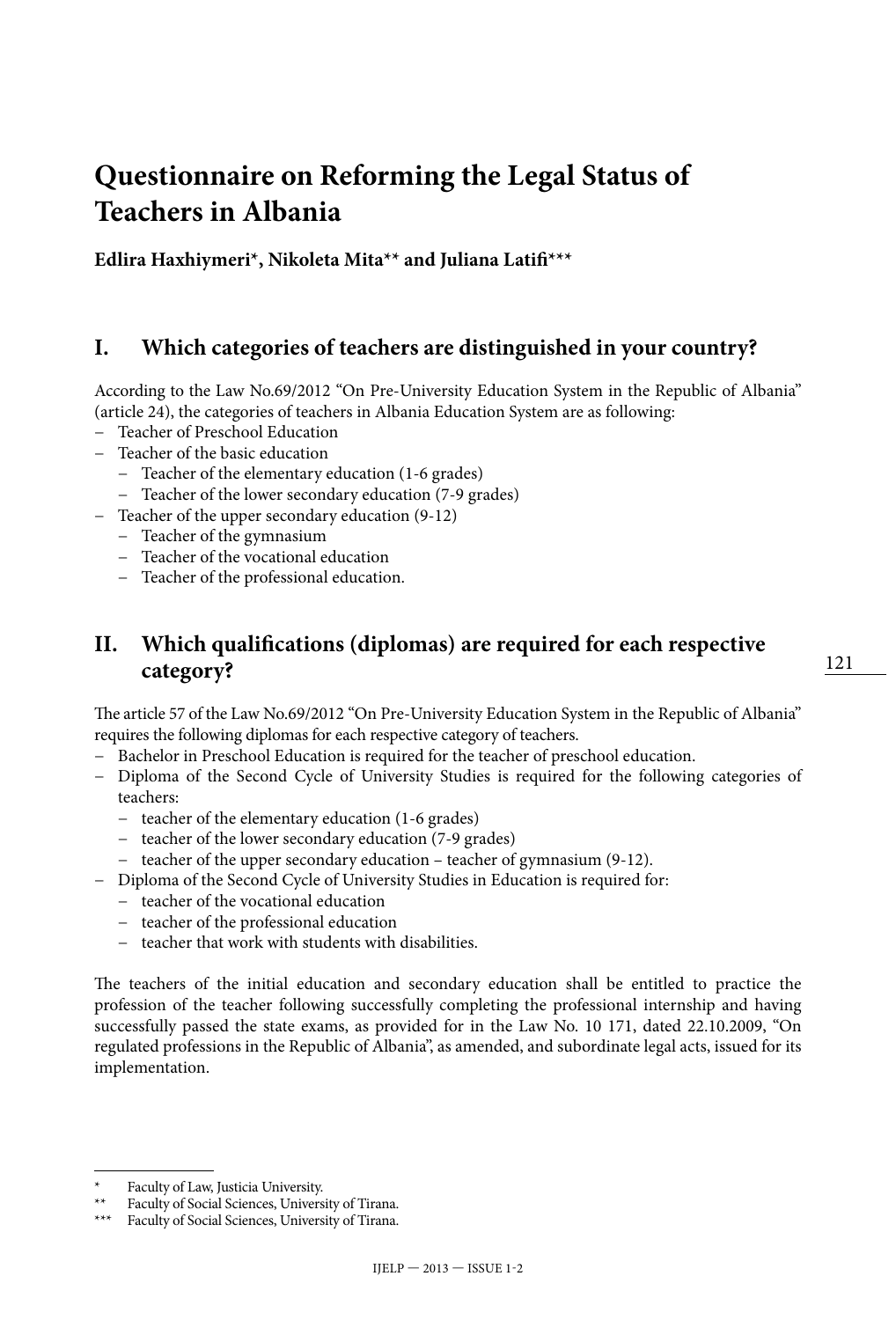#### **Are there any other requirements to be fulfilled (nationality, residence)?**

No, there are no requirements related to the nationality or residence. There are two laws that regulate employment of foreign teachers: Law No. 9959, date 17.07.2008 "On foreigners" and Law No. 8389, date 05.08.1998 "On Albanian Citizenship".

## **III. What is the nature of the teacher's employment contract (public, private, %)?**

Teacher's employment contracts are governed by two laws: a) "Labour Code of the Republic of Albania"; b) the Law "On Pre-University Education System in the Republic of Albania" and some by laws.

Four types of contracts for teacher's employment are in use in Albania: collective, individual, permanent and temporary.

The Labour Code describes the rules on collective contracts, parties, scope of application, form of contact, durations, variety of collective contracts, part-time contracts.

Parties: Article 160

The collective contract of employment is entered into by one or more employers or organizations of employers, on one side, and one or two Trade Unions, on the other side.

The collective contract in pre-university education is signed up between the Minister of Education and the Teachers' Trade Unions. Article 2, point 17 of the Law No.69/2012 "On Pre-University Education System in the Republic Of Albania" states that ""Social partner" are the trade unions with whom the Minister of Education and Science signs up the collective labour contract."

Scope of application: Article 161

- 1. The collective contract defines the territorial and occupational scope of its application.
- 2. The collective contract is entered into on enterprise or branch level in accordance with the agreement between the contracting parties.

Form: Article 166

- 1. The collective contract will be valid only if in a written form. All the parties must sign it. When a party is an organization, the representatives of the latter are assigned in compliance with the statute.
- 2. The collective contract may be terminated or changed only in writing.
- 3. The collective contract will be valid only if it is made in the form of a written decision given by the Reconciliation Office, which the parties have assigned through an agreement.

#### Duration: Article 173

- 1. The collective contract is bound for a defined or undefined duration.
- 2. Each party may terminate the collective contract bound for an undefined duration. In this case, the notice deadline extends to six months.
- 3. Each party may terminate the collective contract bound for a defined duration lasting more than three years, once the deadline has expired. In this case, the notice deadline extends to six months.
- 4. When several employers or employees bind the collective contract, the termination of the contract by any of them makes the collective contract between the rest of them remain valid.
- 5. The collective contract may not be kept in force in a reasonable way, when the circumstances change considerably and cannot be foreseen at the moment of binding it.

In this case, the most concerned party may address to the court to decide on its early termination.

Variety of collective contracts: Article 174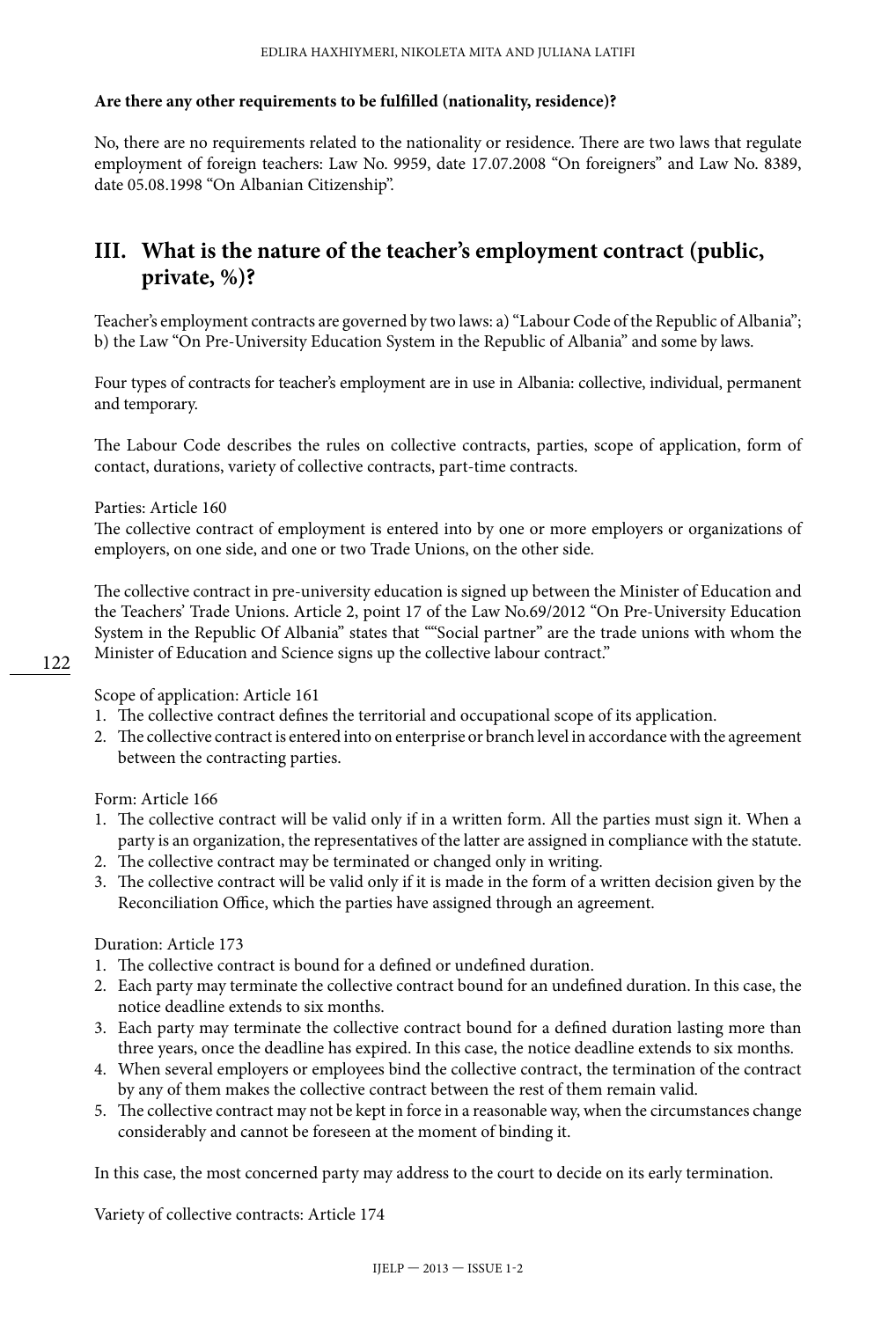- 1. When, at the same enterprise, there is an inclination to implement two collective contracts, one bound on enterprise level or on the level of a group of enterprises, whereas the other one on branch level, any employee may demand the implementation of the most favourable provision.
- 2. If, at the moment of concluding the collective contract on branch level, the employer has been bound on collective contract on enterprise level or on the level of a group of enterprises, he/she may announce himself/herself free from the latter, once the contract bound on branch level enters into force, unless otherwise defined by the collective contract on branch level.

Part-time contract: Article 14

- 1. Through the part-time employment contract, the employee accepts to work on the basis of hours, half or complete working days for a normal weekly or monthly duration, which is shorter than that of full-time employees working under the same conditions.
- 2. The part-time employee enjoys the same proportional rights as the full-time employee.

Duration of the contract of employment: Article 140

- 1. (1) The contract of employment is entered into:
	- a. for an undefined duration;
	- b. for a defined duration.
- 2. As a rule, the contract of employment is entered into for an undefined duration. Entering into a contract of employment for a defined duration must be justified through objective reasons, which are connected with the temporary nature of the assignment that the employee will be charged with. If the parties entering into the contract do not exactly define its duration, this contract will be considered as of undefined duration.

The individual contracts are used mostly for the part-time employment and usually in the private education sector.

#### **Are teachers considered civil servants?**

No, teachers in Albania are not considered the civil servants.

## **IV. Who is the teacher's employer (state, local community, specific educational body)?**

Actually, the state is the teacher's employer in the public education system. But according to the Law No.69/2012 "On Pre-University Education System in the Republic of Albania", article 60, "The teachers shall be appointed to a vacancy in a public educational institution by the director of the institution in open competition, following the proposal of candidacies of the evaluation commission. The commission shall, in its composition, have a representative from the local educational unit, the chairman of the board of the institution, the chairman of the council of parents of the institution and two teachers being selected by the Council of Teachers in that institution. One of the teachers, having the longest experience in the institution, shall chair the evaluation commission. The evaluation procedures are defined by a minister's instruction".

So, the new law gives the right and the responsibility of employment to the educational institution.

The teacher's employer in the private education system is the owner of the institution, or school administrator, or school director, depending on the rules written in the statute of the institution.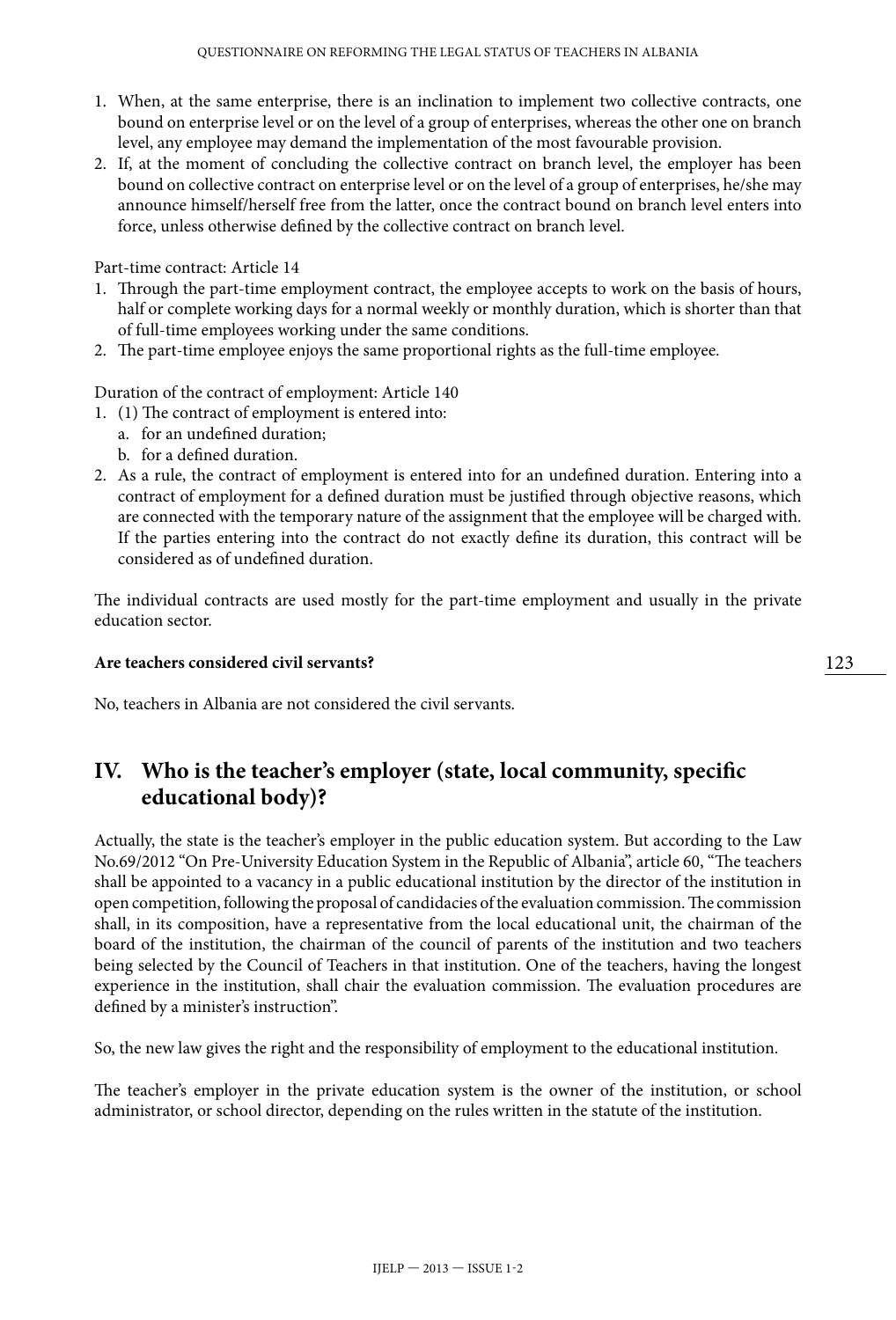#### **Who pays the teacher's wages?**

The State through the Regional Educational Department or Educational Office pays the teacher's wages for the public education system. The Decision of the Council of Ministers No. 194, dated 22.04.1999 "On approval of the wages structure of the teaching personnel in the pre-university education", changed contains the criteria and rules for teachers wages.

### **V. How are teachers recruited?**

Employment in the education sector is regulated under the rules of the public sector. All teachers, in public and non-public schools, must meet state requirements. Besides the Labour Code; the Law No.10 171, date 22.10.2009 "On Regulated Professions in the Republic of Albania" changed by the Law No. 10357, date 16.12.2010; the Law No.69/2012 "On Pre-University Education System in the Republic of Albania", **t**here are the following specific legal documents that regulate the procedures of the teacher's recruitment, selection and appointment: Normative Provisions (2002); Order of the Minister of Education and Science No. 490, dated 27.12.2005; Order of the Minister of Education and Science No. 22, dated 18.09.2006 "On the Appointment of Teaching and Management Staff in the Pre-university Education"; Code of Ministry of Education and Science No. 8937, dated 22.12.2005 "For schools with status 'National Level Schools'"; Decision of Council of Ministers No. 66, dated 03.02.2010 "On the Establishing the Regional Education Departments and Education Offices"; Collective Agreement dated 2010-2014, date 25.05.2010.

A job in the education sector can be obtained on the bases of competition. When two or more candidates run for a single job, the director of the institution opens competition and creates the commission composed by a representative from the local educational unit, the chairman of the board of the institution, the chairman of the council of parents of the institution and two teachers being selected by the Council of Teachers in that institution. One of the teachers, having the longest experience in the institution, chairs the evaluation commission.

The selection criteria include:

- − level of diploma,
- − GPA,
- − seniority in education,
- − training courses and qualifications recognized by the Ministry of Education and Science.

The priority is given to those candidates who have served for a period longer than 3 years far away from their residence or in disadvantaged areas; and to the candidates that have the status of "working disabled", certified by the decision of the relevant official committee.

Recruitment of teachers in special schools that have the status of the national schools is based on the criteria presented in the Chapter XIII of the Normative Provisions (2002), in the Order No. 490, date 27.12.2005, of the Minister of Education and Science , and in the Code No. 8937, date 22.12. 2005. According to the article 58, paragraph 2 of the Normative Provisions, letter b and c, selection procedures are organized by the school based on the criteria set by the Ministry of Education and Science. The school commission selects three best candidates and presents them to the Regional Educational Department that takes appointment decision. Each selected candidate initially works as a teacher assistant for one year.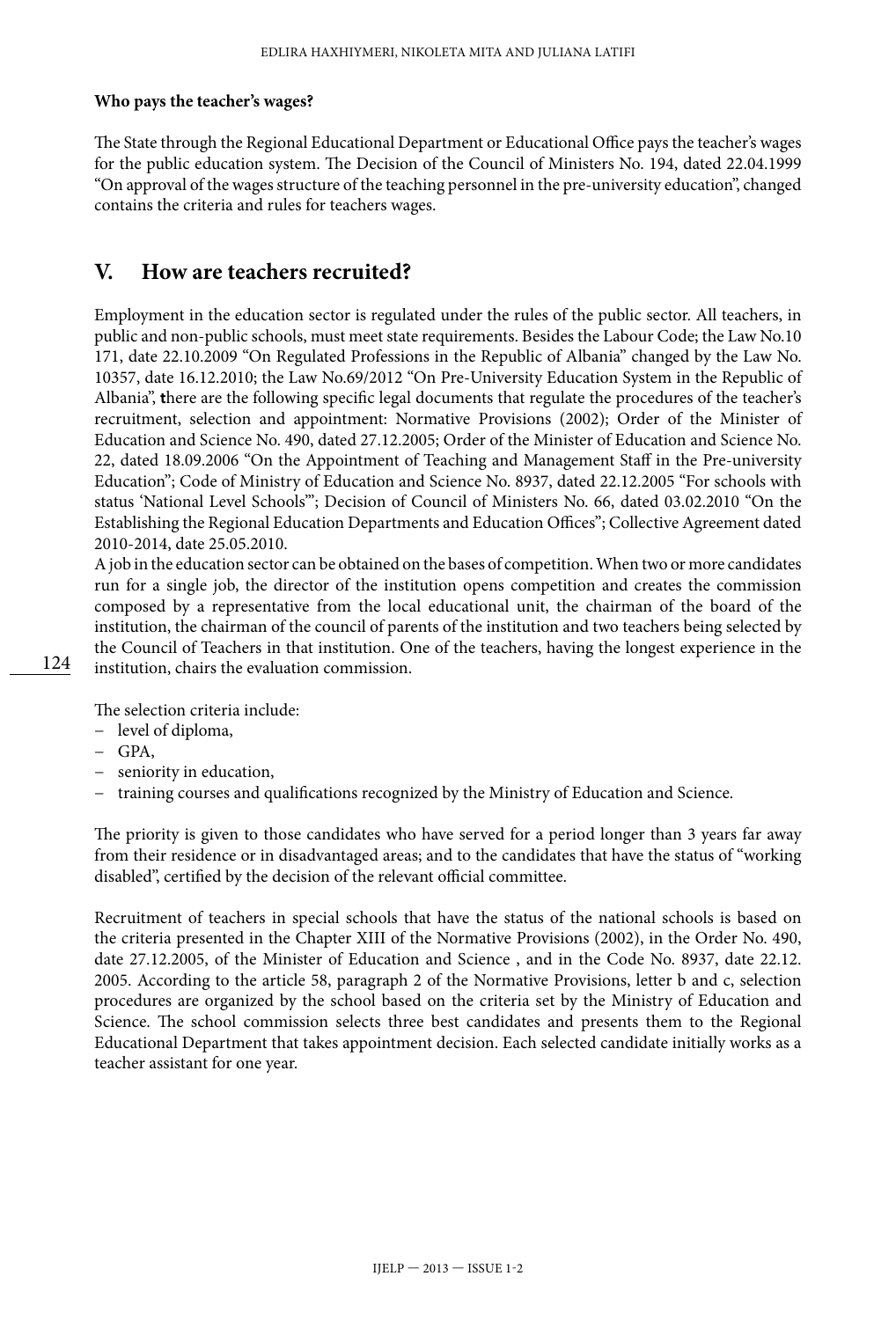## **VI. Is a permanent appointment as a teacher possible?**

#### **Under what conditions?**

Yes, generally, the appointment as a teacher is permanent. The appointment decision is taken before the beginning of the new school year. There are the following criteria: required diploma for the level of education or profile, and at least one year teaching experience. Novice teachers are hired with 1 year employment contract.

The legal documents that support appointment procedures are the following: Labour Code; the Law No.10 171, date 22.10.2009 "On Regulated Professions in the Republic of Albania" changed by the Law No. 10357, date 16.12.2010; the Law No.69/2012 "On Pre-University Education System in the Republic of Albania", Normative Provisions (2002); Order of the Minister of Education and Science No. 490, dated 27.12.2005; Order of the Minister of Education and Science No. 22, dated 18.09.2006 "On the Appointment of Teaching and Management Staff in the Pre-university Education"; Code of Ministry of Education and Science No. 8937, dated 22.12.2005 "For schools with status 'National Level Schools'"; Decision of Council of Ministers No. 66, dated 03.02.2010 "On the Establishing the Regional Education Departments and Education Offices"; Collective Agreement dated 2010-2014, date 25.05.2010.

## **VII. What are the career possibilities of a teacher? (salary, promotion?)**

#### **(Please mention the legal norms and law)**

The career possibilities of a teacher are regulated based on the **Law N**o.69/2012 "On Pre-University Education System in the Republic of Albania". According to the Article 59 of this Law, qualification categories for teachers are three:

- a. "Qualified teacher";
- b. "Specialised teacher";
- c. "Master teacher".

Granting of the category to the teachers shall be based on the experience, training and on successfully passing the final examination of the respective qualification category. The criteria and procedures of qualification of teachers shall be set out by instruction of the Minister.

Every qualification category shall be accompanied with a supplement amount to the salary, the extent of which shall be determined upon the decision of the Council of Ministers.

## **VIII. Can teachers be transferred to another school (voluntarily, involuntarily?).**

#### **Under what conditions? (Please mention the legal norms and law)**

Yes, teachers can be transferred from one school to another on the voluntary or involuntary bases. The transfer procedures are regulated by the Ministry of Education and Science regulations. The Chapter XII, article 55 of the Normative Provisions states:

- 1 The movement of teachers to work as an employee, made in accordance with the Labor Code (Chapter III).
- 2 Desire removal from office of teachers is a right of the individual, which is defined in the Labor Code. In these cases, it notifies the school principal in writing 30 days before the date of termination. The school principal shall notify the entity and the latter makes replacement necessary.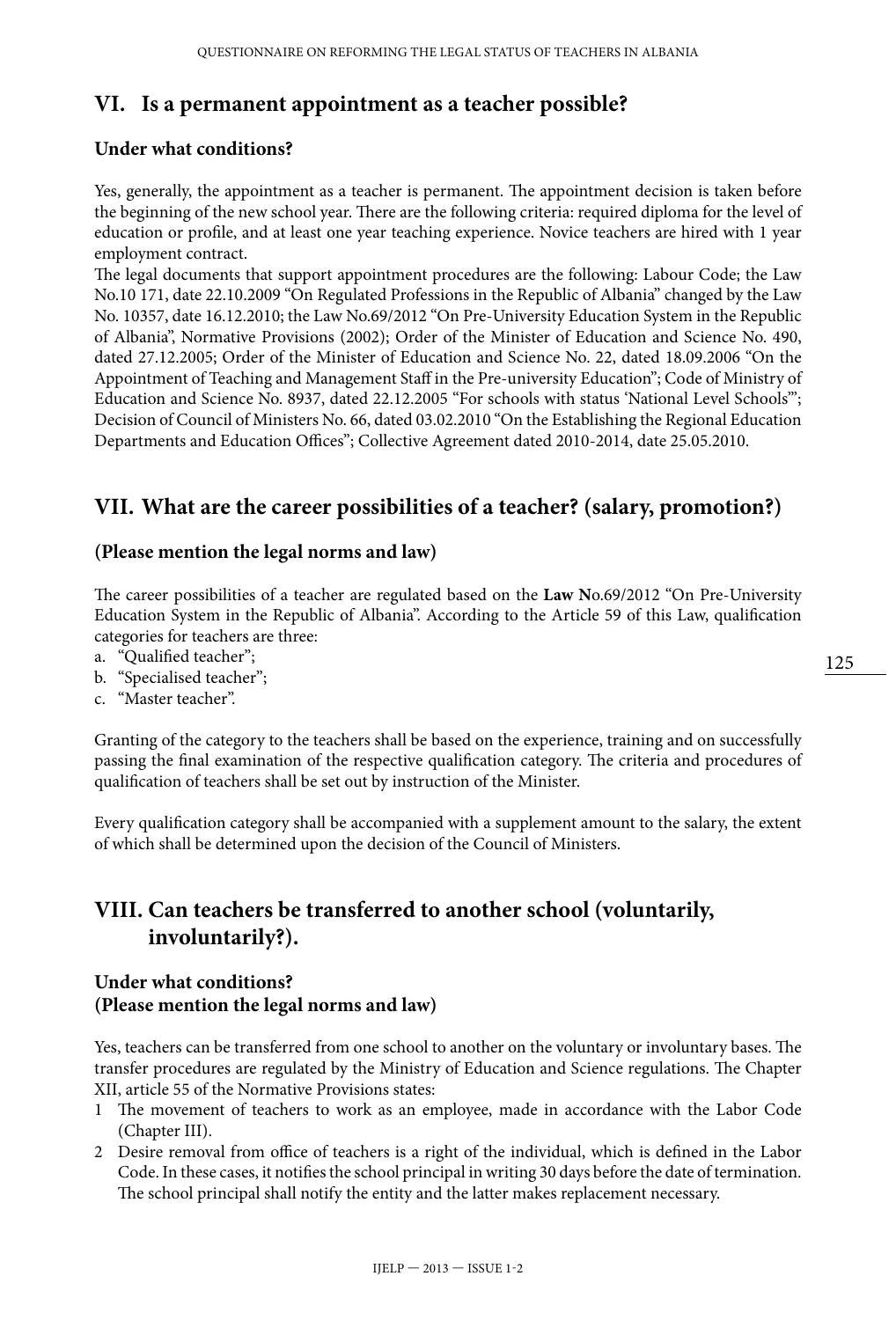Generally, the reasons of the teacher transfer can be: increase or decrease of the number of students in the education institution, increase or decrease of the number of classes, new regulations on the study programs, job vacancies, health status, social reasons, emergency needs. During the transition period, some cases of the teacher transfer for the political reasons are registered.

### **IX. Is a part-time teaching job feasible?**

#### **Under what conditions? (Please mention the legal norms and law)**

Yes, a part-time teaching job is feasible in Albania. The Labor Code, the Collective Contract 2010-2014, and the Instruction No.21, date 23.07.2010 of the Minister of Education and Science "On norms of teaching in the pre-university education" are the legal documents that regulate the part time teaching job. A part-time teaching job can be offered usually when a permanent teacher absences for different legally foreseen reasons.

## **X. Can a teaching job be combined with other paid activities (e.g. as a self-employed person)?**

#### **Under what conditions? (Please mention the legal norms and law)**

Normally, it cannot be combined. The Law No.9367, date 07.04.2005 "On preventing conflicts of interest in exercising public functions", and Law No. 9131, 08.09.2003 "On the rules of ethics in public administration" impose restrictions. But the article 44 of the Normative Provisions foresees that in the case of absence of a teacher, than a teacher from the same school and from the same subject can be charged to teach and for the additional workload will receive a supplementary payment.

### **XI. Do teachers receive in-service training?**

#### **(Please mention the legal norms and law)**

Yes, the Law No.69/2012"On Pre-University Education System in the Republic of Albania" has foreseen rules on professional development, while the Instruction of the Minister of Education and Science of 2013 "On function of the system of the professional development of the teaching personnel" gives orientations on function and procedures of the in-service training.

Article 58 of the Law No.69/2012 states:

- 1. The educational institution shall plan the professional development of teachers in accordance with their needs and in compliance with the central, local educational policies and those of the institution.
- 2. The forms of professional development are: internal professional development, training sessions, professional networks, consultation, short-term and long-term courses.
- 3. The teachers and directors shall be trained at least 3 (three) days per year.
- 4. The training sessions shall be held according to the "demand offer" system, based on the requests from the educational institutions and offers from training agencies, which may be public or private. The training programs shall be accredited by the Ministry.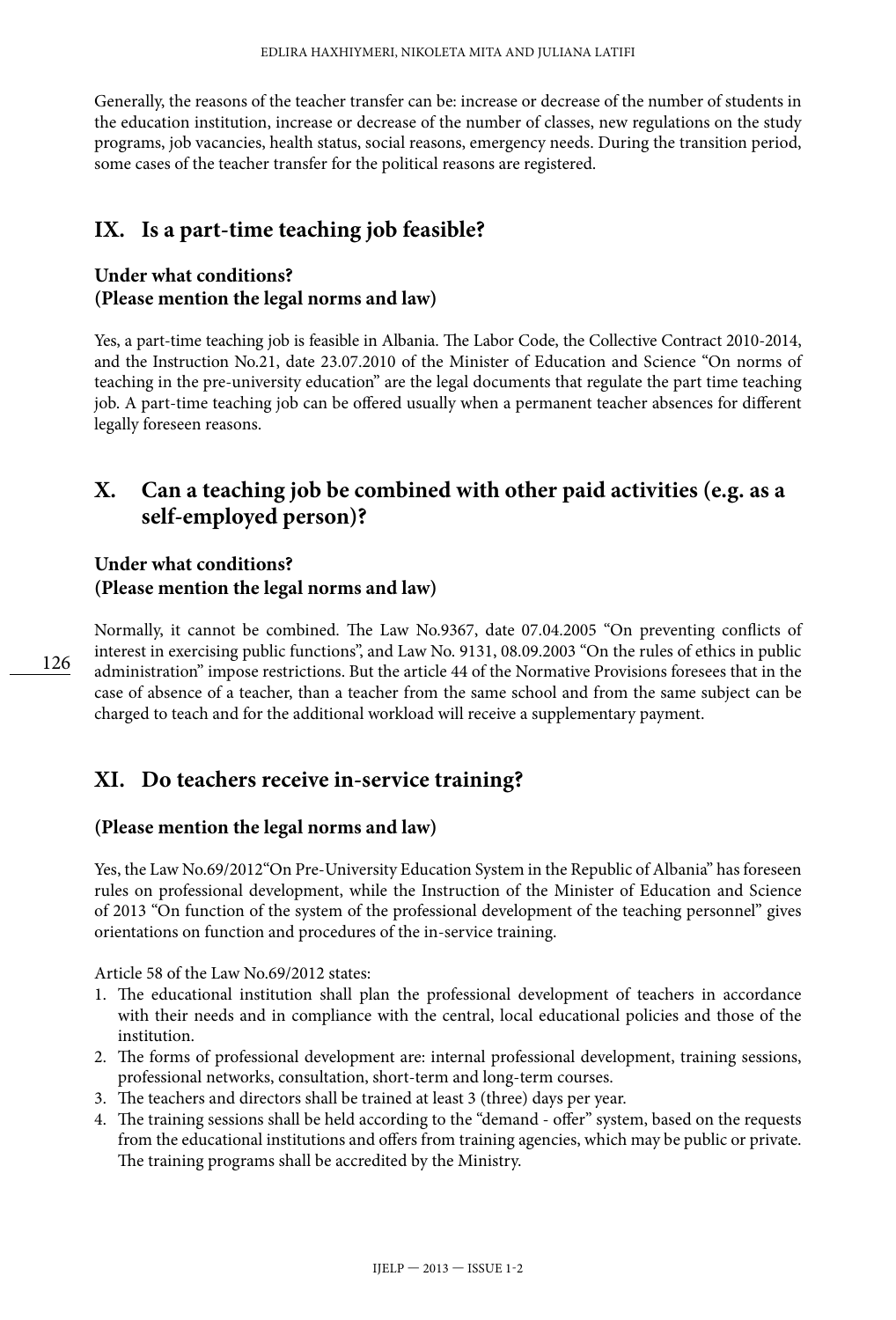- 5. The local educational units shall organise the continuous professional development of teachers in cooperation with training agencies with accredited training programs, selected in open competition, in line with the procedures provided for in the instruction of the Minister.
- 6. The financial resources for the training sessions shall be from the individual contribution of the educational employee, state budget, projects of local and foreign non-profit-making organisations, foundations, institutions, and other legal sources.

### **XII. Is a leave of absence possible?**

#### **For what reasons (sabbatical, vacation, educational leave, leave for social reasons, medical reasons,..)? (Please mention the legal norms and law)**

Yes, the leave of absence is possible and it is regulated by the Labour Code; by the Decision of the Council of Ministers No.511, date 24.10.2002 "On duration of work and leave of absence in state institutions", changed, and by Normative Provisions, 2002. Based on the Albanian legislation the leave of absence can be given for the following reasons: vacation, educational leave, social reasons, medical reasons, maternity and adoption leave for women.

The Article 92, point 1 of the Labour Code sets that "The duration of the annual vacations with pay is defined by the collective contract or by the individual contract of employment".

## **XIII. Is there a specific liability for teachers?**

#### **(Please mention the legal norms and law)**

The liability for teachers as an employee is regulates based on the Labor Code. Chapter Employee's Obligations contains articles and rules about personal job performance (article 22), binding in obedience (article 23), binding in caution at work (article 24), binding in rendering accounts and in giving back (article 25), binding in loyalty (article 26), employee's responsibility (article 27), prohibitation against competition after the termination of labor relations (article 28, 29, 30, 31).

The article 56, point 3 of the Law No.69/2012 "On Pre-University Education System in the Republic of Albania" states that "The teachers shall be tasked to:

- a. Implementing this law and by-law acts for its implementation;
- b. Taking care of the progress for each student;
- c. Implementing and developing the curriculum;
- d. Updating the professional powers;
- e. Implementing the standing rules of the institution;
- f. Provide his/her assistance for the performance of the institution he/she is hired".

The article 67, point 2 of the Law No.69/2012 "On Pre-University Education System in the Republic of Albania" asks "The employees of the educational institution shall not be entitled to make available to others, outside the institution, personal data of a person, indicating his identity, with the exception of cases when the person submits a request or grants his consent".

 While the point 5 of article 67, prohibits the employees of the educational institutions to provide data on educational achievements and conduct of a student in an educational institution publicly or to a specific person.

The Normative Provisions through article 44 presents the specific obligations of teacher and some restrictions such as: the teacher is prohibited, for matters of his private needs, to remove the student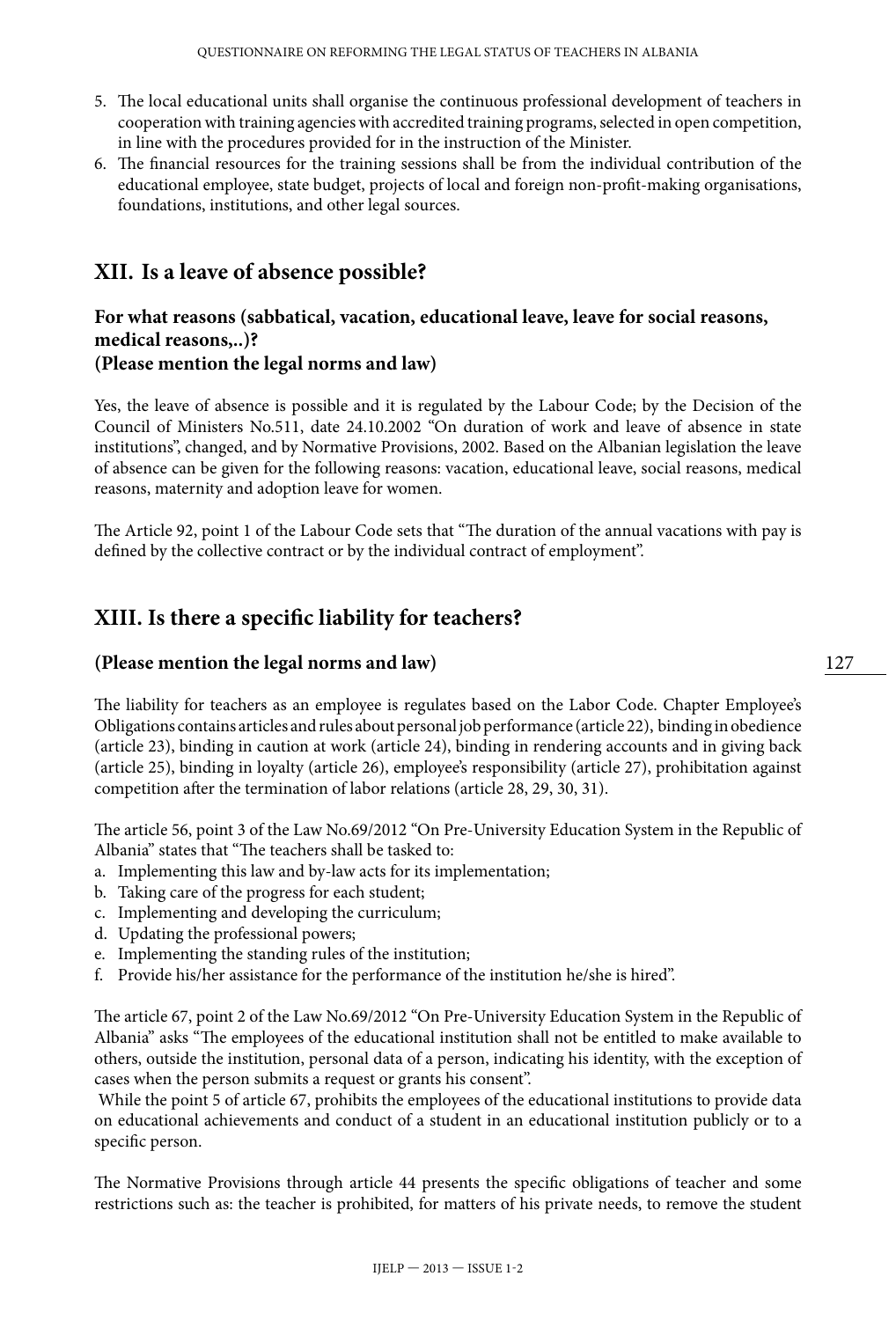from classroom; the teacher cannot offer private courses; the teachers is not allowed to smoke in the classrooms; the teacher drink alcoholic drink during working hours.

## **XIV. What is the disciplinary status of teachers? Is there a specific teacher's ethics? What are the disciplinary sanctions?**

#### **(Please mention the legal norms and law)**

The disciplinary status of teachers is regulated based on the following legal documents:

- − The Labour Code (article 37. 153)
- − Law No.69/2012 "On Pre-University Education System in the Republic of Albania" (article 60)
- − The Collective Contract (2010-2014)
- − Normative Provisions 2002 (article 44)
- − Code of Teacher's Ethics in the Public and Private Pre-university Education (2012).

In case of a break of work discipline, serious damage or repeated damage to property of the institution, employees are given disciplinary sanctions such as advice, warring, transfer from the upper education level to lower education level for one year, compensation for damage determined based on the contract or on the court decision. The director of the public institution shall dismiss the teacher from the institution due to:

- a. infringement of the provisions of the Labour Code, this law and other by-law acts;
- b. violation of ethics and conduct of the institution;
- c. lack-of progress of students, low results on the school tests, low results on the external tests of the local or national level, low results in the national examinations, negative evaluation of the State Inspectorate of Education.

### **XV. What reforms on the status of teachers are planned taking into account the financial constraints in the sector?**

#### **(Please mention the legal norms and law)**

The reform on the status of teachers is focused in improvement of the legislation, in expanding the teacher education university programs, in transforming the professional development and in-service training system, in teacher promotion, in improving the payment system. In the framework of this reform are approved these laws:

- a) the Law No.69/2012"On Pre-University Education System in the Republic of Albania",
- b) the Law No.10 171, date 22.10.2009 "On Regulated Professions in the Republic of Albania" changed by the Law No. 10357, date 16.12.2010;
- c) the Law No. 9741, date 21.05.2007, changed "On Higher Education In Republic of Albania". Some decisions of the Council of Ministers on teacher's salary are taken during these 8 last years. As the results the salary of teachers is increased from the year to year.

128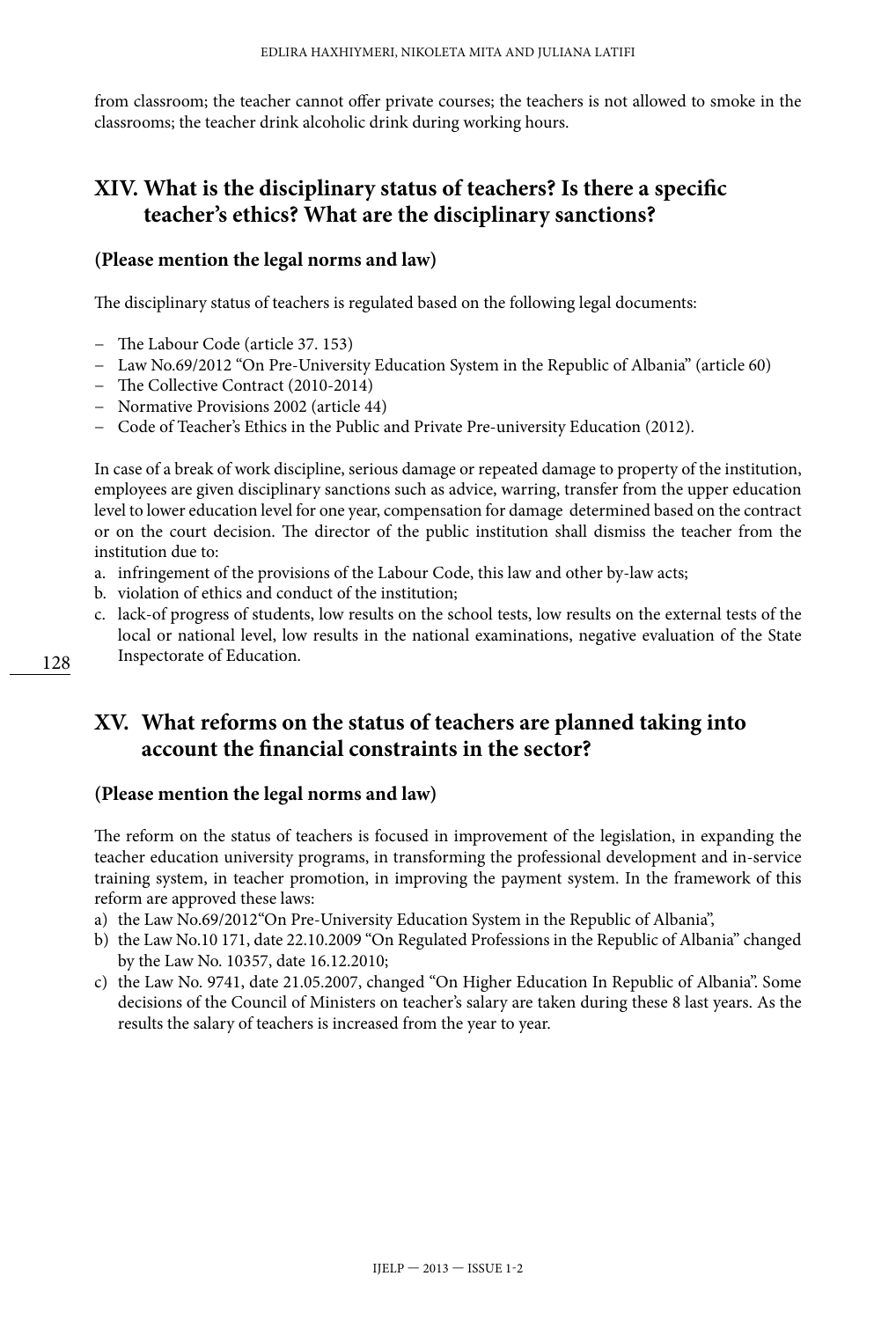## **XVI. How does the government deal with the problems of teaching as becoming an aging profession and how will it make the teaching profession attractive for younger teachers?**

#### **(Please mention the legal norms and law)**

The government policy is focused in two directions to cope with the problems of teaching profession: in increasing the number of teacher education university study programs and in increasing the teacher's salary. The Government Programs for period 2009-2013 and the Strategy of Higher Education 2008- 2013 are two policy documents that support the initiative of the government towards the developments in teaching profession.

## **XVII. References**

- Code of Ministry of Education and Science No. 8937 of 22.12.2005 "For Schools with Status 'National Level Schools". <http://www.mash.gov.al/legislation>
- Code of Teacher's Ethics in the Public and Private Pre-university Education (2012). [http://www.mash.](http://www.mash.gov.al/legislation) [gov.al/legislation](http://www.mash.gov.al/legislation)
- Collective Agreement dated 25.05. 2010. <http://www.mash.gov.al/legislation>
- Decision of Council of Ministers No. 66 of 03.02.2010 "On the Establishing the Regional Education Departments and Education Offices". http://www.km.gov.al
- Decision of the Council of Ministers No. 194 of 22.04.1999 "On approval of the wages structure of the teaching personnel in the pre-university education". http://www.km.gov.al
- Decision of the Council of Ministers No.511 of 24.10.2002 "On duration of work and leave of absence in state institutions". http://www.km.gov.al
- Instruction No.21 of 23.07.2010 of the Minister of Education and Science "On norms of teaching in the pre-university education".<http://www.mash.gov.al/legislation>
- Law No. 108/2013 "On foreigners". <http://www.asp.gov.al>; [http://www.lexadin.nl/wlg/legis/nofr/eur/](http://www.lexadin.nl/wlg/legis/nofr/eur/lxwealb.htm) [lxwealb.htm](http://www.lexadin.nl/wlg/legis/nofr/eur/lxwealb.htm)
- Law No. 69 of 21.6.2012 "On Pre-university Education System in the Republic of Albania". [http://www.](http://www.mash.gov.al/legislation) [mash.gov.al/legislation](http://www.mash.gov.al/legislation)
- Law No. 7961 of 12.07.1995 "Labour Code of Republic of Albania", changed. By Law No. 8085 of 13.03.1996, changed by Law No. 9125 of 29.07.2003. http://www.mpcs.gov.al/legislation
- Law No. 8389 of 05.08.1998 "On Albanian Citizenship". [http://www.eudo-citizenship.eu/NationalDB/](http://www.eudo-citizenship.eu/NationalDB/docs/ALB) [docs/ALB;](http://www.eudo-citizenship.eu/NationalDB/docs/ALB) <http://www.lexadin.nl/wlg/legis/nofr/eur/lxwealb.htm>
- Law No. 8652 of 31.7.2000 "On the Organization and Functioning of Local Governance". [http://www.](http://www.eudo-citizenship.eu/NationalDB/docs/ALB) [eudo-citizenship.eu/NationalDB/docs/ALB](http://www.eudo-citizenship.eu/NationalDB/docs/ALB); [http://www.lexadin.nl/wlg/legis/nofr/eur/lxwealb.](http://www.lexadin.nl/wlg/legis/nofr/eur/lxwealb.htm) [htm](http://www.lexadin.nl/wlg/legis/nofr/eur/lxwealb.htm)
- Law No. 9131, 08.09.2003 "On the rules of ethics in public administration". http://www.mash.gov.al/ legislation
- Law No. 9741 of 21.5.2007 (changed) "On Higher Education in the Republic of Albania". [http://www.](http://www.mash.gov.al/legislation) [mash.gov.al/legislation](http://www.mash.gov.al/legislation)
- Law No.10 171 of 22.10.2009 "On Regulated Professions in the Republic of Albania" changed by the Law No. 10357 of 16.12.2010.<http://www.mash.gov.al/legislation>
- Law No.10247 of 2010 on Albanian Qualifications Framework.<http://www.mash.gov.al/legislation>
- Law No.9367 of 07.04.2005 "On preventing conflicts of interest in exercising public functions".
- National Strategy for Development and Integration. http://www.km.gov.al
- National Strategy of Pre-university Education (2009-2013). <http://www.mash.gov.al/legislation>
- Normative Provisions for the Pre-university Education approved by the Ministry of Education and Science in 2002. <http://www.mash.gov.al/legislation>
- Order of the Minister of Education and Science No. 22 of 18.09.2006 "On the Appointment of Teaching and Management Staff in the Pre-university Education".<http://www.mash.gov.al/legislation>